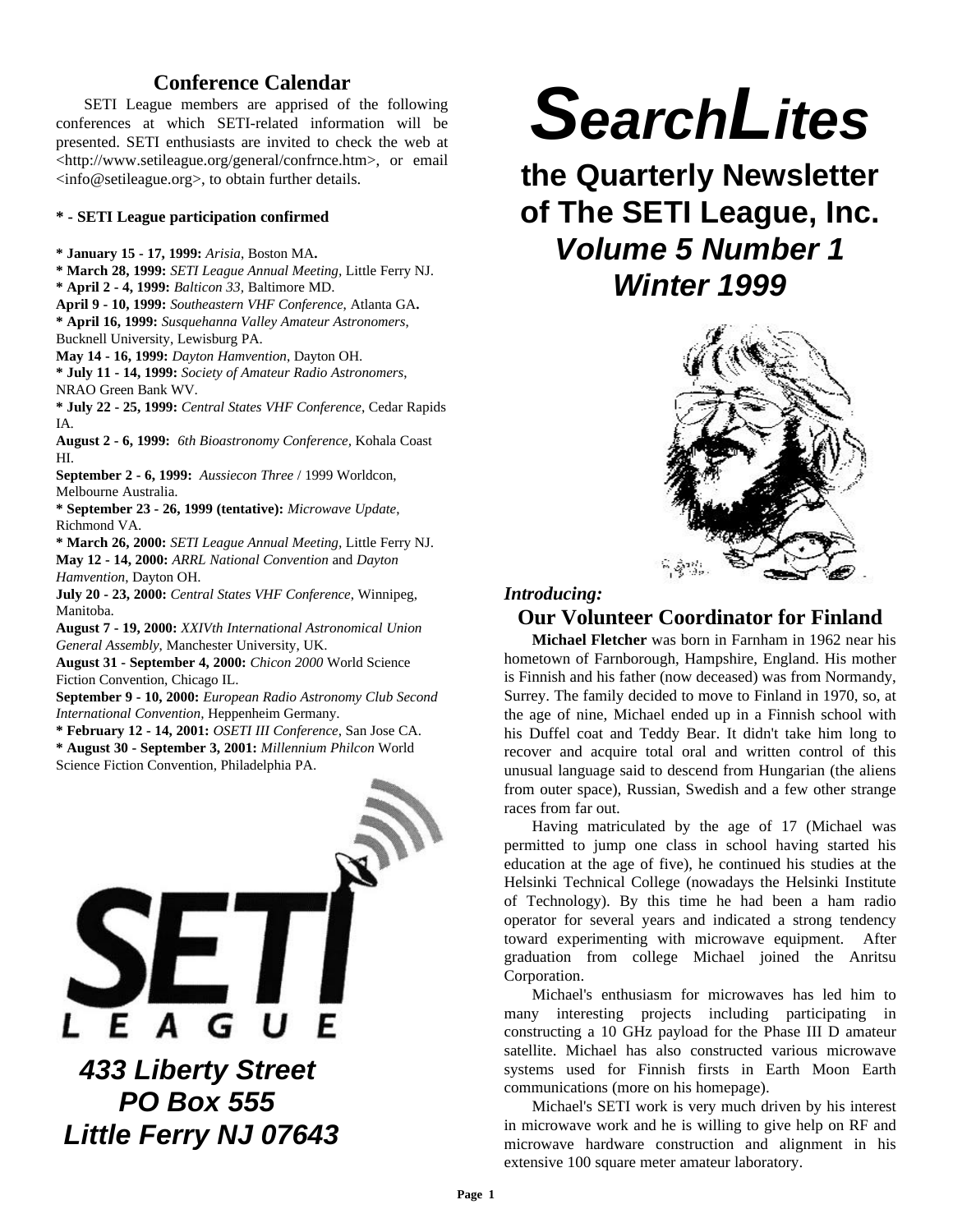# *Hardware Corner:*

## **Disabling AGC in the ICOM R-8500 Receiver by Rich Tyndall, NJ1A (NJ1A@erols.com) Introduction and Disclaimer:**

The Icom model R-8500 scanning microwave receiver is gaining popularity among SETI League members. Its chief drawback is an Automatic Gain Control (AGC) circuit which cannot be turned off. AGC effectively reduces the sensitivity of your Digital Signal Processing (DSP) program by making weak signals stronger, and strong signals weaker. These modification instructions allow you to disable AGC in the Icom R-8500. They involve removing (actually, destroying) one chip capacitor on the receiver's main board, and will most assuredly void any receiver warranty. In addition, the modification will render your signal strength meter ("S-meter") inoperative. SETI League members performing this modification do so at their own risk.

*Notice: Read and understand this document before attempting the modification.* (FYI: Your warranty may be adversely affected.)

**Warning:** The main board could be damaged by static electricity. Be sure to wear a ground strap after the top cover is removed.

**1.** Remove any power, audio, RS-232 etc. cables plugged into the rear panel.

**2.** Remove top cover per steps 1 and 2 on page 37 of manual. (Ten #2 Phillips screws.) Lift the cover off slowly being careful not to break the speaker cable. Unplug it from main board.

**3.** Remove 13.8 DC Power connector by squeezing the retaining clips on each side of connector while pushing in from the rear. (It may be tight.)

**4.** Remove all the #2 Phillips screws holding down the main board.

**5.** Remove the two #1 Phillips screws holding down the RS-232 connector.

**6.** Remove the steel heat sink clip holding down 13.8 VDC power cable. **Note:** In order to lift the main board up to do the mod without removing too many cables, you will need to provide slack in some cables and unplug the ribbon cables.

**7.** Unbend the metal cable holder clips near the white ribbon cables to provide the necessary slack. (These clips hold small coax, etc.) You could use a pen to make a line on the ribbon cables, so you will know how far to push them back in during reassembly.

**8.** Unplug the (4) white ribbon cables by:

**(A)** Gently lifting up (2 mm) on the locking tabs on each end of the connectors until they are in the UP position.

**(B)** Grasp the white ribbon cable on both sides and pull it out of the socket.

**9.** Grasp the large metal (filter) clip in the center of the board and lift. (If the board does not move, you missed a screw.)

**10.** You must lift the board at an angle and then toward the front panel, so as to allow the long RCA sockets in the rear panel to clear their holes.

**11.** Once the rear of the main board can be lifted and flipped over, you can locate C-114 and perform the mod by cutting the center of C-114 in with small wire cutters. [**Caution:** Wear safety glasses.] Use a toothbrush to clean the site, then inspect it with a magnifier to ensure the AGC RF path is now open.

## **Hardware Reassembly:**

Reverse the above steps. Before replacing the main board screws, check around the sides to insure that you don't pinch any cables under the edges. (Watch those cables bundled with the +12VDC cable.)

Be sure that the locking tabs on both ends of the ribbon cable sockets are in the UP position before plugging the flat cables back in. As you apply down pressure, you will feel some resistance and then the cable will 'Click in' and bottom out in the socket. Push down on both ends of the locking tabs until they snap into locked position. After reassembly, tune the R-8500 to a strong signal, you should not see any S-meter movement except in the WFM mode.

## *Addendum:* **Adding an AGC Switch**

#### **by Chris Dapples, KF7KN (ccdapple@wtp.net)**

Performing the foregoing modification involves cutting a SFM capacitor (C114). This permanently disconnects the AGC function in AM, SSB and CW modes. However, I have found a way to install a switch to allow AGC disconnect as wanted.

**Step 1:** Prepare a small toggle switch with about 12 to 15 inches of mini-coax (twisted pair will work too.) I used a Radio Shack micro-mini SPDT toggle switch (RS 275-625). Prepare and tin about 3/8 inch of the wire to connect to the main circuit board of the 8500.

**Step 2:** Remove the main circuit board as per the already posted instructions. Place the board upside down in front of you with the rear edge (with the RS232 connector) nearest to you. Measure exactly 4 inches from the left card edge and 15/16th of an inch back from the nearest card edge (with RS232 connector). You should find at this point a trace that is an inverted and backwards "L" shape with C114 on the short leg and the double diode (D20) chip on the long leg. Just below the diode chip (nearer you) the trace splits into two parallel traces and there are two feed-through holes at the coordinates you measured. Clean the copper of these holes and carefully solder the ends of the mini- coax to these holes.

**Step 3:** While the main circuit board is out of the receiver case, use a reamer or drill (3/16) to enlarge one of the long slots just to the left of the 12VDC connector to receive the switch. Be sure to remove any metal filings that result from the drilling.

**Step 4:** Replace the main circuit board to the receiver case routing the wires to the switch to the front side of the board and then back across the top of the board. There are several convenient notches in the circuit board where the ribbon cables connect where the wires can come from underneath without binding. Replace the ribbon cables, but, before fastening down the screws, power up the receiver and tune a strong signal. The switch should toggle the AGC on and off as indicated by the S-meter showing a strong signal when the AGC is active and showing nothing when the AGC is deactivated. If everything is working and there are no shorts of your switch wires to the case under the circuit board, screw everything down and replace the cover.

**Step 5:** Pat yourself on the back for completing a good job!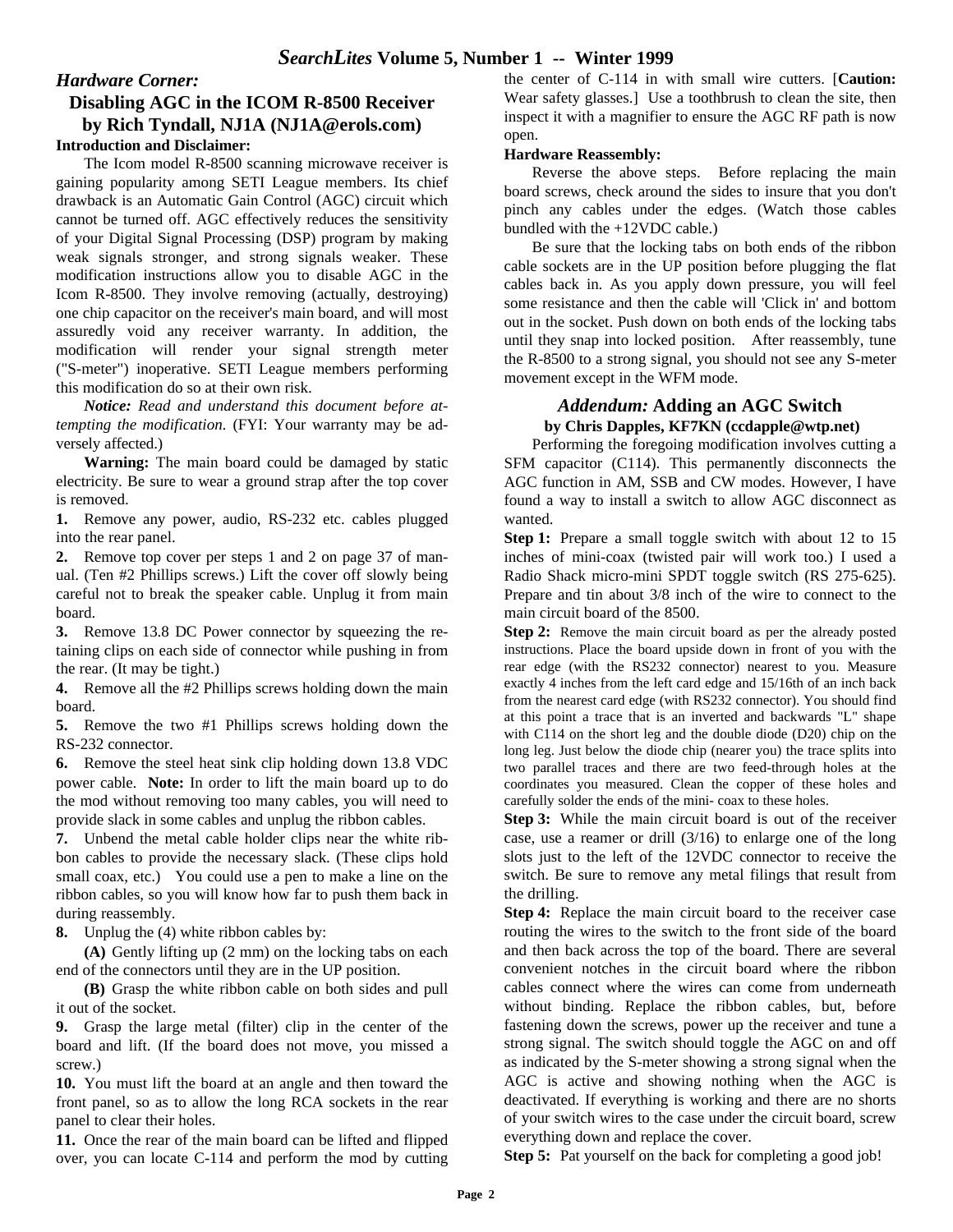# *Guest Editorial:* **What Should We Tell the World?**

## **by Douglas A. Vakoch, Ph.D.**

Receiving a signal of intelligent extra-terrestrial origin would radically and permanently change our view of ourselves and our place in the universe. The impact of such news would probably vary over the course of time. Upon first receipt of a message, we would need to deal with the fact that we are not alone. But after that, the impact depends a lot on how readily we could understand the message. I would imagine that the differences between us and an extraterrestrial civilization would initially prevent us from understanding the world as ETI does. But if, gradually, we are better able to understand their experience of the universe and of themselves, and if we can begin to make meaningful comparisons between their civilization and our own, then we might begin calling into question some of our assumptions about the way our own society must be. And although this may not be easy, at least at first, ultimately it may be very liberating for us to start to perceive the universe as members of another civilization do.

This same sort of change can be seen when different ideologies make contact with one another on earth. Initially, the ideology of a different culture or group may be seen as quite alien and even as evil or dangerous. But for those who honestly try to understand an alternate way of life in its own terms, an expansion of world views can occur. If, on the other hand, we attempt to fit an alien world view into our own prior preconceptions, then we lose a tremendous opportunity for growth.

One of the greatest challenges of truly entering into a dialogue with an alien world is that it can be very disorienting. To call into question our habitual ways of life may leave us wondering WHAT is true and constant. There are limits, however, to how much new material any individual and any generation can assimilate. These limits to new perspectives are seen throughout the history of science, insofar as the scientists most open to revolutionary ways of viewing the universe have tended to be younger people, for whom the traditional view is not as deeply entrenched. Thus, at a cultural level, we only gradually incorporate new experiences. And at a personal level, if we make contact with ETI, basic psychological mechanisms for maintaining our personal equilibrium would help protect us from complete relativization of our beliefs and values.

Do SETI scientists have ethical obligations to communicate to the public the potential impact of a search? In my opinion, we do. And in addition, one of our responsibilities is to communicate to the general public the importance of fostering the exploratory spirit. There may well be some people who would, at least initially, prefer not to hear that there is intelligent life beyond earth. But as I look back on our history as a species and as a civilization, it seems that one central characteristic of being human is to attempt to understand ourselves and our world around us. To me, this is one of the core values that motivates SETI. And I would hope that we would not shrink back from that goal, and that we would not avoid a few growing pains as we attempt to understand better our place in the universe.

## *Rebuttal:*

## **Nobody Here But Us Earthlings? by Dr. H. Paul Shuch, Executive Director**

**Editor's Note:** *On 16 July 1997, The Wall Street Journal published a letter by Guillermo Gonzales, a research astronomer at the University of Washington, titled "Nobody Here But Us Earthlings." In that article, Gonzales made a case for humanity's uniqueness in the universe. He ended by stating "We should not be asking: "Are we alone?' We should be asking instead: "Why are we alone?' " What follows is our response.*

"Nobody Here But Us Earthlings" (WSJ, 16 July 1997) serves as a prime example of how two scientists can look at the same data, upon which they agree, and draw totally disparate conclusions. Dr. Gonzales states, "It becomes obvious *why* we have not found any evidence of extraterrestrial intelligence" (emphasis added). I counter that the data shows only that we have detected no such evidence. As for why, there could be as many reasons for a lack of evidence as there are habitable planets orbiting Sun-like stars.

Any conclusion that we are alone in the Universe (Dr. Gonzales' null hypothesis) is a welcome gauntlet flung at the feet of those of us devoting our careers to SETI. It is axiomatic in science that you can never prove the negative . Rather, it falls to us to investigate the alternative hypothesis, by designing and conducting experiments to seek evidence of other life in the cosmos. That we have yet to succeed should surprise nobody -- it's only an eye-blink ago, by the cosmic clock, that we even learned how to detect radio waves. Not only are our electromagnetic searches for other life yet to scratch the surface, we haven't even felt the itch.

As computer power is continuing to double every year, our search sensitivity can do nothing but improve. A disciplined search will eventually lead us to one of two possible conclusions: that we are not alone in the Universe, or that we most likely are. Either possibility boggles the imagination.

## **Bruno Nominations Now Due**

Nominations for the 1999 Giordano Bruno Memorial Award, The SETI League's highest honor, are due by January 1, 1999. Named in memory of the Italian monk burned at the stake in 1600 for postulating a multiplicity of inhabited worlds, the Brunos are awarded for significant contributions to the art and science of SETI. Neither nominator nor nominee need be SETI League members, although a written nomination, citing the contributions of the nominee, is required.

The 1999 Bruno Award winner will be announced at our fifth Annual Meeting on Sunday afternoon, 28 March 1999. Past Bruno recipients include:

**1996** - Dr. D. Kent Cullers, WA6TWX

**1997** - Daniel Boyd Fox, KF9ET

**1998** - Ken Chattenton, G4KIR; Trevor Unsworth, G0ECP

Please email your 1999 Bruno award nominations now to bruno@setileague.org, fax them to 1 (201) 641-1771, or mail them to SETI League headquarters.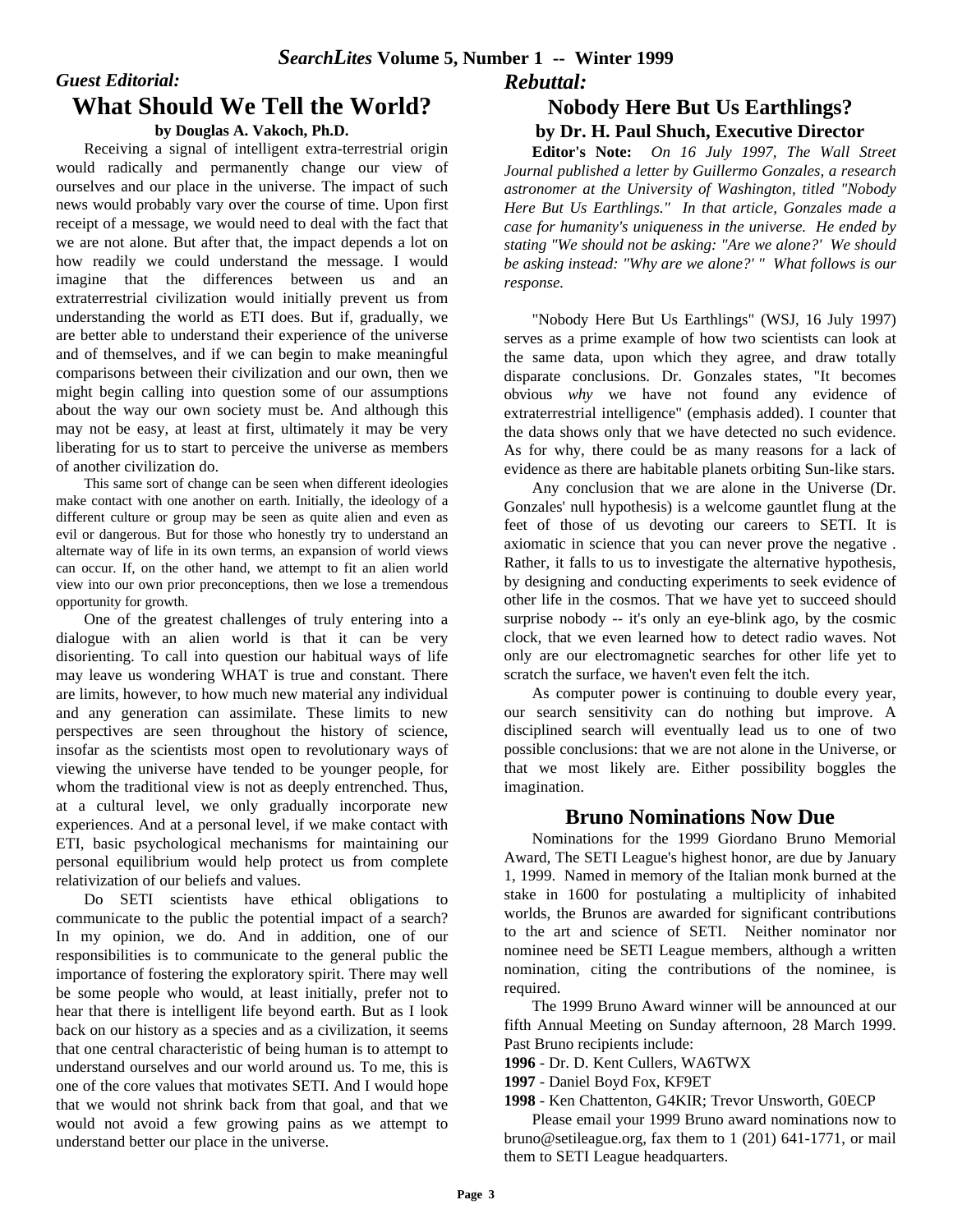## **So You Want To "Get Into" SETI Copyright © 1998 by Larry Klaes SETI League Northeastern US Regional Coordinator**

#### **The Dream**

So you have spent your whole life hearing about, reading about, and seeing humanity's numerous interpretations of alien life beyond Earth. You look up at a clear night sky full of stars and wonder if someone else is also sitting on some alien world around one of those suns, pondering the same thoughts as you.

Eventually, your intellectual curiosity builds to the point where you must do more than just read and think about alien beings: You want to see for yourself if they really are out there, somewhere in our vast Universe.

#### **The Realities**

First you discover that, despite everything you see and read about traveling to other star systems in science fiction, in reality we are a long way off from reaching even the nearest of suns with any kind of actual vessel. Besides, with over 400 billion stars in our Milky Way galaxy alone, searching their countless worlds with star probes would take many generations of human lives to accomplish.

One reason for this dramatically slow process is, ironically enough, due to the fastest achievable velocity in existence: The speed of light and radio waves. The universal speed limit is about 300,000 kilometers per second. To go any faster than this would require more energy than exists in the entire Universe, and that just is not feasible.

Granted, light speed is incredibly fast, but even if you had a starship which could achieve 99 percent of that velocity, it would still take you 100,000 years (measured in Earth time, but not allowing for the accelerating and decelerating phases of the trip) just to go from one end of the galaxy to the other. As for the various faster-than-light (FTL) proposals, such as cosmic wormholes and warp drives, they are still very much in the realm of theory.

Conversely, this also means that the sheer volume of Milky Way star systems and the incredible amounts of space between them make the chances that alien races would construct large fleets of starships, find Earth, journey many light years to our planet, and then spend time here, quite slim.

Most often reports of alien visitors turn out to be hoaxes or misinterpretations of natural and human-made phenomenon. If anything, UFOs and abduction stories tell us far more about human psychology and culture than about anything or anyone from other worlds.

Then you learn that some genuine scientific methods for finding extraterrestrial life actually exist. Some astronomers and engineers are using giant optical and radio telescopes to listen and look for signals from alien civilizations which may be trying to let the galaxy know that they exist and want to make contact with their celestial neighbors. Other scientists hope to find less advanced -- but no less interesting -- life forms on various planets and moons in our own solar system.

You are overjoyed that not everything about the Search for Extraterrestrial Intelligence (SETI) is either just science fiction or destined for some future era. You might actually be able to personally satisfy your desire to know if We Are Not Alone. Maybe you can even be sitting at the controls of the telescope when that first message from the stars reaches our blue planet, forever changing the course of human history. **More Realities: Can You "Do" SETI?**

In an ideal world, the search for life beyond Earth would be one of the highest priorities for humanity. To know if other beings -- especially intelligent ones -- exist with us in the Cosmos, to contact them and hopefully learn something of their perspectives on reality, and perhaps even more. Large amounts of resources, time, and humanpower would be devoted to this ultimate quest for knowledge.

To anyone who knows how vast the Universe is in terms of its size and quantities of celestial bodies, it should be the goal of every intelligence such as ours to seek out others in space to learn from them and find our true place in existence.

To quote from Carl Sagan: "In a very real sense this search for extraterrestrial intelligence is a search for a cosmic context for mankind, a search for who we are, where we have come from, and what possibilities there are for our future -- in a universe vaster both in extent and duration than our forefathers ever dreamed of."

But noble intentions and plans do not always occur as hoped for in reality. The concept of extraterrestrial life and the quest for it has been on a long and obstacle-laden road ever since the idea first appeared among a few brilliant thinkers in ancient Greece over two thousand years ago. For millennia after, however, even thinking that intelligent beings could exist beyond Earth was considered blasphemy! After all, we appeared to be at the Center of the Universe, where everything literally revolved around us. Existence was made just for humanity by the gods: To think that it could be shared by anyone else was considered an absurd idea.

Once we began to enlighten ourselves with science, philosophy, and technology, such attitudes began to shed away in favor of freely thinking about such possibilities. We were no longer the Center of Everything, but rather Earth was just one of several planets orbiting what turns out to be an average yellow star among hundreds of billions of other suns in an average spiral galaxy in a Universe with hundreds of billions of such star islands scattered throughout the vastness.

Of course with this freedom of thought and expression, some people went too far with the idea of extraterrestrial life and intelligence. Percival Lowell stands out as a prime example here. In the 1890s, Lowell considered the straight lines perceived on the planet Mars to be a huge system of canals constructed by an advanced race of Martians to bring water from the planet's polar caps to their great cities along the equator. The only evidence Lowell had for this was his imaginative speculation.

Lowell supported and promoted this idea with great gusto and publicity. Many astronomers, however, felt Lowell was assuming a great deal from such scant and uncertain evidence. When it finally became generally accepted that the "canals" were really just optical illusions created by the human eye and mind trying to make patterns out of the indistinct natural surface features on Mars, professional attitudes towards alien life turned negative.

Add to this the growing popularity of science fiction with its bug-eyed monster portrayals of ravenous, conquering ali-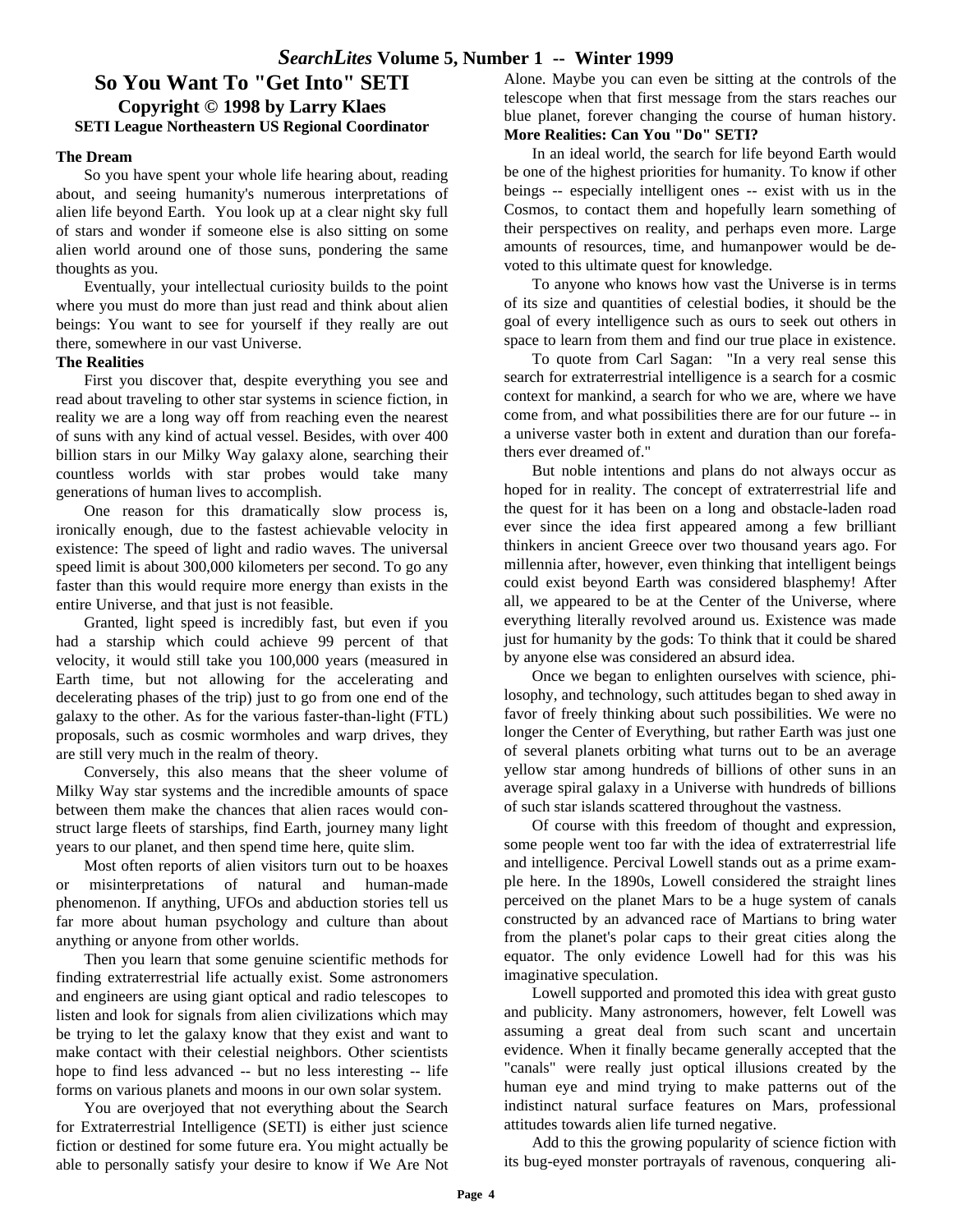## *SearchLites* **Volume 5, Number 1 -- Winter 1999**

ens, and then the business of Unidentified Flying Objects (UFOs) as alien spaceships doing all sorts of strange things to the populace, and astrobiology was given a major setback from which it is still recovering today.

We are finally at a stage where searching for extraterrestrial intelligence is no longer completely considered a crazy or foolish idea. The human race is finally beginning to grow up and expand its mental and physical horizons. SETI is becoming accepted, especially once the scientist pioneers showed that it could be done, even though no definite signal of alien origin has yet been proven.

Now that you are riding in the wake of those who paved the way for you to make even considering doing SETI possible, which route do you want to take? And what do you need to follow your plans?

#### **The Professional Route**

The first item I want to make clear is that at present, almost no one who is conducting professional SETI started out doing SETI in their careers. Very few places conduct professional SETI -- The SETI Institute being among the most notable exceptions -- and the majority of their employees came from careers in astronomy and engineering. Most other SETI projects, such as BETA and SERENDIP , are run primarily by skilled volunteers with donated funds.

So if you want to hunt for aliens, you have to learn more than just how to sit at a monitor and wait for a needle to jump. And don't expect to get paid as much as other professions in terms of financial rewards, if at all. But usually one does not get into this field just for the material benefits.

Getting a degree in astronomy is my first recommendation. You have to understand the fundamentals of the Universe before you can truly begin to comprehend what life forms might be out there and why. If you don't even have an idea of where to look for them, the search will be essentially a waste of time for you and everyone else. The same applies to my recommendation of studying physics.

Knowledge of computers and radio technology is highly recommended, as conducting SETI takes up massive amounts of computer data crunching power. SETI sifts through literally millions and billions of data bits per second, and trying to find some faint artificial signals in a Universe full of very noisy natural objects is a job for nothing less than advanced computers which can work fast and handle lots of information at once. Knowing how to work with such machines will be a big plus.

I would also recommend learning biology and chemistry. The beings you hope to pursue may be quite different from anything you might find on Earth, but understanding the fundamentals of how life forms on this planet exist and function will give you a good base to work from.

Since you will be searching for intelligent beings who will have some form of advanced technological civilization (otherwise we won't be able to detect ETI from Earth with our current radio and optical telescopes), I would suggest studying sociology to learn about how cultures develop and function with themselves and others. There certainly are a wide variety of human societies to study which will give you at least some ideas for what alien cultures just might be like and their motivations and methods for reaching out to the galaxy at large. Plus all of this is good for you to know for your own intellectual benefit and personal growth. Yes, this is my "it builds character" statement.

#### **All Creatures Great and Small: Becoming an Exobiologist**

Of course the alien life you can search for does not necessarily have to be intelligent, at least on the technological civilization level. NASA and many universities are developing very nice programs on searching for extraterrestrials of the much simpler kind. Our latest journeys into the solar system with planetary probes have shown that some of our neighboring worlds might not be as hostile as once thought to microbes and other hardy and relatively unsophisticated creatures.

For example, NASA is quite interested in finding either fossils of Mars life that lived there several billion years ago, or microbial life that still thrives on the Red Planet, perhaps dwelling under the surface where conditions are a bit wetter, warmer, and safer than above ground. Jupiter's smallest Galilean moon, Europa, appears to have a liquid ocean underneath its incredible ice crust. Some scientists are speculating that conditions in those alien seas might be just right for harboring some aquatic Europans.

These are just two possibilities you could end up researching if you decide to become an exobiologist -- a career that didn't even exist in any true form until well after the advent of the Space Age. Much of the learning tools which applied to professional SETI also apply here, though with added emphasis on biology and chemistry.

You may initially think that finding an alien microbe won't be as thrilling as detecting a whole civilization of very intelligent beings: But just look at the wonder and excitement generated by the possible microfossils found in Martian meteorite ALH84001 when their discovery was announced in 1996.

It is most important to realize that finding any kind of life form that did not originate on planet Earth will be the key evidence humanity needs to let us know that we are not alone in the Universe. And finding organisms in our solar system could happen long before we come upon beings from other planetary systems.

#### **The Amateur Route**

While you probably won't make a living at doing SETI the amateur way, the wonderful thing about living in this era is that the search technology has reached the point where any serious amateur astronomer (non-Ph.D.) with a few hundred to a few thousand dollars (or equivalent currency) for the right equipment can actually conduct a serious search for other galactic civilizations. You can actually possess the technological ability to scan the skies with devices that would have been the envy of most professional institutions just a decade or two ago.

The extra beauty of doing your own SETI project is that you can essentially be your own boss as to how things are run. SETI does not have to belong only to the "big" boys and girls.

Naturally, to conduct amateur SETI, it will help to have a more than casual interest in astronomy, a working knowledge of telescopes -- radio and optical, depending on which type of amateur SETI you want to pursue (more on that later) -- a working knowledge of computers, a good place to set up your observatory, plenty of free time, and some extra spending cash. Yes, if you want to do serious astronomy and/or SETI, it can't be done properly as a weekend hobby.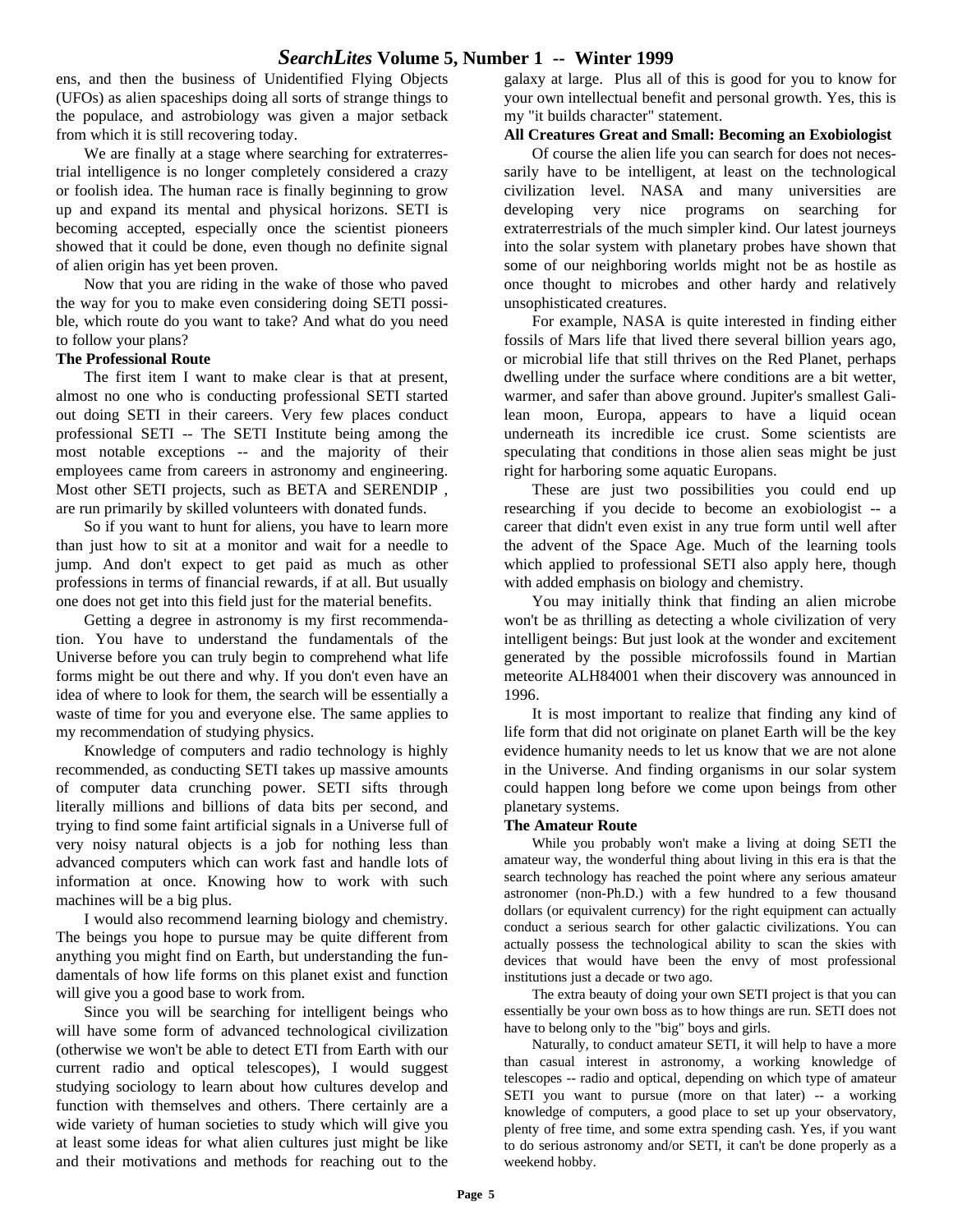## *SearchLites* **Volume 5, Number 1 -- Winter 1999**

Of course you can do this any way you want, but since we do not know who may be sending signals from out there by what methods, when, or where, a near-constant vigilance is the only way to be sure of catching their call when it comes. And since it is likely that such signals will not be very powerful, especially to amateur equipment, it will also make a major difference as to how "serious" your equipment is as well.

#### **Amateur SETI Organizations: The Microwave Approach**

Another nice thing in this era of computers and the Internet is that you don't have to be alone in pursuing your personal SETI dream. There are some actual amateur SETI organizations which can help you with all aspects of your search plans.

If you want to find alien intelligences in the microwave (radio) realm, the most common pursuit at present, check in with The SETI League. The SETI League, Inc. was founded by Richard Factor in 1994, in response to the United States' Government cutting all funds for NASA's SETI program, called the High Resolution Microwave Survey (HRMS), and the Superconducting Super Collider (SSC) in October, 1993.

Executive Director Dr. H. Paul Shuch felt that between the advancements in computer technology and the vast numbers of actual and potential radio astronomers around the world, a serious amateur effort could be mounted to have a constant global coverage of the sky, free from the budget-cutting politicians and scant time on the professionals' giant radio telescopes.

The SETI League's Web site contains just about everything you need to know about setting up your own radio telescope for the search. They can also postal mail you the same information if need be. There is also loads of information on SETI in general.

#### **The Optical Approach**

There is another way one can look for ETI transmissions that briefly gained prominence in the early 1960s, only to be overshadowed by the microwave field until just recently: The optical spectrum.

While not as popular or well known to those with a casual knowledge of SETI due to microwave's dominance for the past three decades, optical SETI seeks to detect pulsed and continuous wave laser beacons signals in the visible and infrared spectrum. To truly advanced societies, laser communications offer a way to transmit large amounts of audiovisual information over vast distances. Seeing as we do not exactly know how ETI might communicate, looking for them in both the microwave and optical spectrums seems the only logical way to cover all the bases.

For the past several years, Dr. Stuart Kingsley of Ohio, who has often referred to himself as a "frustrated astronaut," has led the effort to promote optical SETI for both amateurs and professionals. He has designed his own system called the Columbus Optical SETI Observatory. At first glance, it looks like the typical kind of observatory you would find in a serious amateur astronomer's backyard. But Dr. Kingsley's choice of targets goes beyond planets and stars to the very beings which may dwell in other star systems.

Seeing as more amateurs have optical telescopes than radio ones, it can be relatively easy to adapt your system to conduct this kind of SETI. Dr. Kingsley has provided a great deal of information on how to do this in his Web site.

As with microwave, while you won't need a large radio dish, you will still require a dedication and seriousness to astronomy, a working knowledge of telescopes and computers, a good place to set up your observatory, plenty of free time, and some extra spending cash.

#### **Beyond Radio and Lasers**

Of course ETI might be sending messages through the Milky Way using techniques which are neither radio nor optical, but most of these methods are far beyond current amateur -- and in some cases professional -- capabilities. Thus they will remain out of the main scope of this article.

#### **Beyond the Observatory**

If you decide not to become an active SETI scientist, but still want to make some kind of a living in the field, you can always pursue other avenues that, while they may not allow you to find ETI in person, can go a long way towards making those discoveries possible. One avenue is to write about extraterrestrial life for periodicals and Web sites. You do not have to be a professional exobiologist to get published on the subject matter in the popular science magazines. Your research into alien life could go far in making breakthroughs in a field that still has so many unknowns to answer.

You can also write about astrobiology and SETI to explain its intricacies to the general public, a valuable service in its own right. Just think, your works could inspire others to become scientists in the SETI field and elsewhere, just as you were probably once inspired by similar circumstances.

Most important, don't ever forget in your pursuit of alien life to enjoy what you are doing. SETI and its related fields should always retain at least some of the wonder and excitement which drew you to it in the first place. Never forget to keep reading, thinking, and speculating about life out there, whether you pursue this as a profession or just an "armchair" enthusiast. You will do yourself and the field a great deal of good with this one basic point.

#### **The Choice is Yours**

Despite how it might seem at first glance, my goal with this article is not to discourage you from "doing" SETI. Rather, I am presenting to you up front the realities of what is involved as the field stands now. It would be worse for you to get all worked up and make elaborate plans about SETI, only to be shot down in midstream. If exploring the stars is your dream, learn how to do it realistically, rather than be defeated out of lack of knowledge on the subject.

If you discover that you do not really want to pursue SETI beyond reading and thinking about it, then at least I hope I saved you some time and energy on the matter so that you can still enjoy the subject. Remember, you do not have to make your own SETI station to participate in this great endeavor. Thoughtful speculation can be just as helpful with so many unknown factors out there which have yet to be found.

If you are still determined to pursue either a professional career or serious amateur goal to do SETI, then more power to you! At the very least, you will be well rewarded in terms of what you discover about yourself and the Universe as a whole.

Who knows, maybe someday you will be the one sitting at the observatory controls when the signal of a lifetime comes drifting in from deep space. With a Cosmos as large as ours, the possibilities are truly astronomical.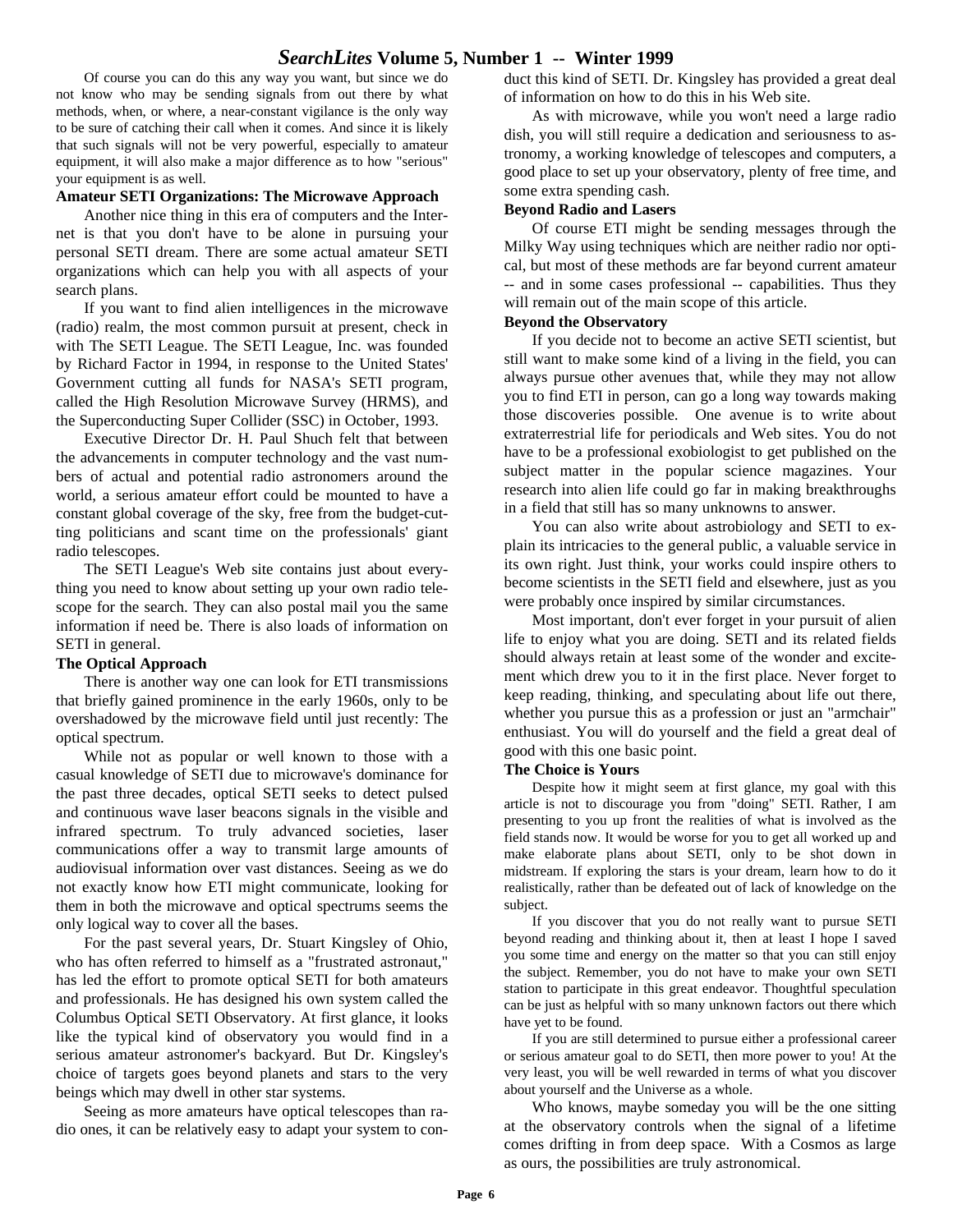## *Ask Dr. SETI***TM**

Send your questions to Ask Dr. SETI, PO Box 555, Little Ferry NJ 07643, or email to askdrseti@setileague.org. Remember, he's not a *real* doctor (but rather, a Ph.D., the kind who actually has to work for a living!). For health questions, consult a competent medical professional.

#### **Dear Dr. SETI:**

*I am extremely interested in project ARGUS, however I do not understand a couple of things. First, why choose a frequency associated with water? After all, we are carbon-based lifeforms dependent on water, yet we use all types of high and low frequency transmission. You can't take a cell phone or any microwave transmission and directly relate that to water, so why pick the "Water Hole"?*

*Monty G.*

#### **The Doctor Responds:**

The "water hole" frequencies are not directly related to water, Monty, that's just a poetic description. In the quietest part of the sky, in the microwave region where interstellar space is most transparent, are two radiation lines which can be seen from anywhere in the cosmos. One is from interstellar hydrogen, the other from hydroxyl. Hydrogen plus hydroxyl forms water under the proper conditions, hence the name. These radiation lines are signposts which are not geocentric, of which any civilization which has radioastronomy will be aware. Since we're already looking for astrophysical phenomena in this region, and it's very well suited to interstellar propagation, why not seek civilizations there as well?

#### **Dear Dr. SETI:**

*Many of us live in apartment, condos or 'controlled neighborhoods' that do not allow 10 meter dishes and the like. But I am wondering if anyone is using the small 16" dishes that is made for PrimeStar and USSB television reception. Are they too small? Can they not be modified to do any useful scans?*

*Keep up the good work. SB, Winston-Salem, NC*

#### **The Doctor Responds:**

Unfortunately, the Ku-band DBS dishes don't appear particularly practical for interstellar communications. All of our sensitivity calculations are based upon the gain of the larger C-band dishes. (Of course, if we happen to be off by several orders of magnitude as to what power levels other civilizations might be transmitting, then all bets are off! But practically speaking, we tend to calculate capabilities assuming radiated powers similar to those emanating from Earth. That's the conservative approach.)

I doubt that it's practical to scan the skies with the Direct Broadcast Satellite dishes, but they've proven a boon to amateur SETI in another way. Since their proliferation, an abundance of the old-style BUDs ("Big, Ugly Dishes") have come up for grabs, and many of our members are acquiring them to build their own SETI stations.

If you happen to be an apartment dweller or similar, it may not prove feasible for you to build your own SETI station. However, don't be discouraged; there's much else which you can contribute to our quest. We are ever in need of hardware designers and programmers and writers and public speakers and fundraisers and ... the list is endless. And, of course, they also serve who merely pay their dues. Since The SETI League receives no Government support whatever, by just becoming a member you're helping us to complete the research Congress wouldn't let NASA finish. We do hope you'll be choosing to join The SETI League.

#### **Dear Dr. SETI:**

I live in a rather densely populated suburban area in a city of 400,000 people. Lots of radio emissions around here, to be sure. How much interference can I anticipate? and would this interference be enough to drown out (or otherwise make indiscernable) the signals I'd be looking for?

Chris, The Suburbs

#### **The Doctor Responds:**

Radio frequency interference (rfi) is a very real problem in and near cities, Chris, but not an insurmountable one. Of all the antenna designs which have been used for SETI, the most immune to radio frequency interference is the properly aimed and illuminated parabolic reflector, or "dish."

What many of our urban members do is aim their dish straight up ("birdbath" mount). Since any direction in the sky is as likely as any other as a source of at least nearby signals, this keeps you very much in the running. (Out to about 300 parsecs [1000 light years] or so, stars are pretty uniformly distributed anyway.) Under-illuminate your dish (see this article) to minimize sidelobes. Keep your dish low (on the ground is fine; putting it on a tower exacerbates the rfi problem). Use plenty of filtering between the LNA and receiver. And hope for the best. Remember that if you can program your signal analysis software to recognize and ignore known sources of rfi, your false alarm rate goes down and detection of a valid SETI hit is facilitated. Radio frequency interference is only fatal to SETI if it convinces us not to search.

#### **Dear Dr. SETI:**

*Is there any way I can convert a satellite TV receiver, down converter, LNA and feedhorn for SETI use? I have quite a bit of equipment just sitting here on my desk. I got all this stuff free with a dish so if I can convert it I'm out nothing. It just seems like I should be able to adapt this equipment for SETI use. Any ideas?*

*Thanks, JS*

#### **The Doctor Responds:**

4 GHz (the band at which your satellite TV equipment operates) is just as viable a frequency for SETI as any other, so, by all means, this is worth a try. The LNA, polarization rotor and feedhorn could certainly be used as-is. The receiver itself is not likely to be particularly useful (unless, as happened in the film Contact, the aliens choose to send us TV signals!). The downconverter would probably require extensive modification. The reason is, a satellite TV channel is typically 40 MHz wide, so the converter need not exhibit particularly good frequency stability (and, in fact, does not). Our FFT bins for SETI are typicaly 10 Hz wide, so we expend a lot of effort on making our converters very frequency stable. You could probably phase-lock the LO in the downconverter to a very stable reference oscillator and use a communications receiver at the IF output, but this becomes a major engineering effort (and may or may not be worth the bother).

One very successful 4 GHz SETI system based upon TVRO hardware is Project BAMBI. You may wish to visit their web site for technical details.

By the way, 4 GHz is a great frequency range for continuum radio astronomy (for which you can use a TVRO receiver). In fact, the discovery of the cosmic background radiation was made in this band (by Penzias and Wilson at Bell Labs; work which won them their Nobel Prize. Only don't expect to be able to measure the cosmic background radiation with a satellite TV dish!).